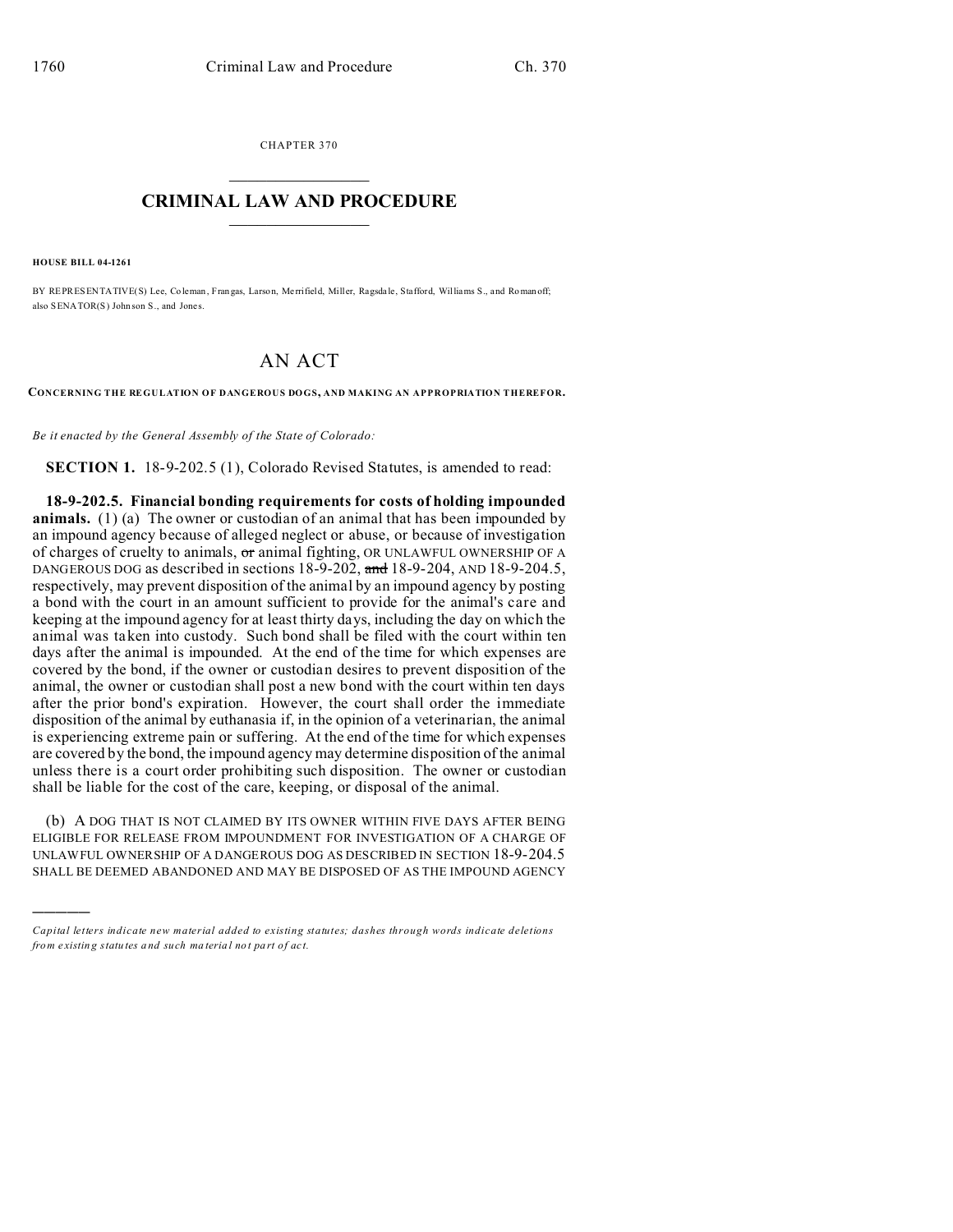DEEMS PROPER.

**SECTION 2.** 18-9-204.5 (2), Colorado Revised Statutes, is amended BY THE ADDITION OF A NEW PARAGRAPH to read:

**18-9-204.5. Unlawful ownership of dangerous dog.** (2) As used in this section, unless the context otherwise requires:

(a.5) "BUREAU" MEANS THE BUREAU OF ANIMAL PROTECTION IN THE DEPARTMENT OF AGRICULTURE, DIVISION OF ANIMAL INDUSTRY, CREATED PURSUANT TO SECTION 35-42-105, C.R.S.

**SECTION 3.** 18-9-204.5 (3) (e.5) and (4), Colorado Revised Statutes, are amended to read:

**18-9-204.5. Unlawful ownership of dangerous dog.** (3) (e.5) The court shall order any owner of a dangerous dog who has been convicted of a violation of this section to:

(I) Confine such dangerous dog in a building or enclosure designed to be escape-proof and, whenever such dog is outside of such building or enclosure, keep the dog under such owner's control by use of a leash. In addition, if the conviction is for a second or subsequent offense, such dangerous dog shall also be muzzled whenever it is outside of the building or enclosure.

(II) IMMEDIATELY REPORT TO THE BUREAU ANY MATERIAL CHANGE IN THE DANGEROUS DOG'S SITUATION, INCLUDING BUT NOT LIMITED TO A CHANGE OF ADDRESS, ESCAPE, OR DEATH.

(III) AT THE OWNER'S EXPENSE, PERMANENTLY IDENTIFY THE DANGEROUS DOG THROUGH THE IMPLANTATION OF A MICROCHIP BY A LICENSED VETERINARIAN OR A LICENSED SHELTER. A VETERINARIAN OR LICENSED SHELTER THAT IMPLANTS A MICROCHIP IN A DANGEROUS DOG SHALL REPORT THE MICROCHIPPING INFORMATION TO THE BUREAU WITHIN TEN DAYS AFTER IMPLANTATION OF THE MICROCHIP, PURSUANT TO SECTION 35-42-115 (2), C.R.S.

(IV) PRIOR TO THE IMPLANTATION OF THE MICROCHIP, PAY A NONREFUNDABLE DANGEROUS DOG MICROCHIP LICENSE FEE OF FIFTY DOLLARS TO THE BUREAU.

(4) Upon taking an owner into custody for an alleged violation of this section or the issuing of a summons and complaint to the owner, pursuant to the Colorado rules of criminal procedure and part 1 of article 4 of title 16, C.R.S., the owner's dangerous dog shall MAY be taken into custody and placed in a public animal shelter, at the owner's expense, pending final disposition of the charge against the owner. In addition, in the event the court, pursuant to the Colorado rules of criminal procedure and part 1 of article 4 of title 16, C.R.S., sets bail for an owner's release from custody pending final disposition, the court shall MAY require, as a condition of bond, that the owner's dangerous dog be placed at the owner's expense in a public animal shelter, licensed boarding facility, or veterinarian's clinic of the owner's choosing, pending final disposition of the alleged violation of this section. The owner shall be liable for the total cost of board and care for a dog placed pursuant to this subsection (4).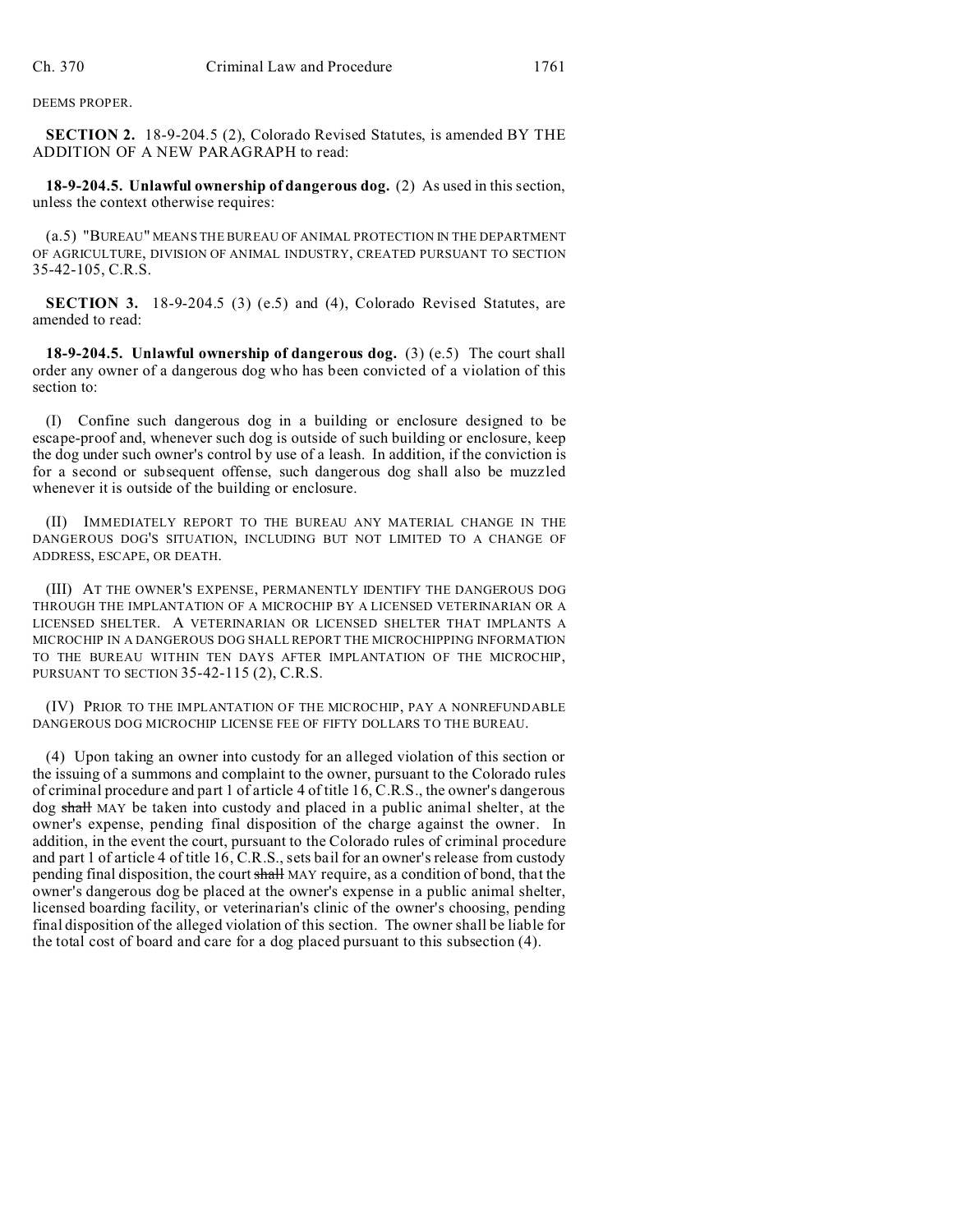**SECTION 4.** Article 42 of title 35, Colorado Revised Statutes, is amended BY THE ADDITION OF A NEW SECTION to read:

**35-42-115. Dangerous dog registry - created - cash fund.** (1) THE BUREAU SHALL ESTABLISH A STATEWIDE DANGEROUS DOG REGISTRY CONSISTING OF A DATABASE OF INFORMATION CONCERNING MICROCHIP TYPES AND PLACEMENT BY VETERINARIANS AND LICENSED SHELTERS IN DANGEROUS DOGS PURSUANT TO THE PROVISIONS OF SECTION 18-9-204.5 (3) (e.5), C.R.S. THE COMMISSIONER MAY PROMULGATE SUCH RULES AS MAY BE NECESSARY FOR THE IMPLEMENTATION OF THIS SECTION.

(2) A VETERINARIAN OR LICENSED SHELTER THAT IMPLANTS A MICROCHIP PURSUANT TO THE PROVISIONS OF SECTION 18-9-204.5 (3) (e.5) (III), C.R.S., SHALL PROVIDE TO THE BUREAU A VETERINARY RECORD OF THE MICROCHIP. THE BUREAU SHALL MAINTAIN EACH VETERINARY RECORD PROVIDED IN A REGISTRY ON A STATEWIDE DATABASE.

(3) EACH PERSON WHO IS ORDERED TO IDENTIFY HIS OR HER DANGEROUS DOG THROUGH MICROCHIP IMPLANTATION SHALL PAY TO THE BUREAU A NONREFUNDABLE DANGEROUS DOG MICROCHIP LICENSE FEE OF FIFTY DOLLARS, AS REQUIRED IN SECTION 18-9-204.5 (3) (e.5) (IV), C.R.S. THE BUREAU SHALL TRANSMIT ALL FEES COLLECTED PURSUANT TO THIS SUBSECTION (3) TO THE STATE TREASURER WHO SHALL CREDIT THE SAME TO THE DANGEROUS DOG MICROCHIP LICENSURE CASH FUND, REFERRED TO IN THIS SECTION AS THE "FUND", WHICH FUND IS HEREBY CREATED. THE MONEYS IN THE FUND SHALL BE SUBJECT TO ANNUAL APPROPRIATION BY THE GENERAL ASSEMBLY TO THE BUREAU FOR THE COSTS INCURRED IN IMPLEMENTING THIS SECTION. THE STATE TREASURER MAY INVEST ANY MONEYS IN THE FUND NOT EXPENDED FOR THE PURPOSE OF THIS SECTION AS PROVIDED BY LAW. ALL INTEREST AND INCOME DERIVED FROM THE INVESTMENT AND DEPOSIT OF MONEYS IN THE FUND SHALL BE CREDITED TO THE FUND. ANY UNEXPENDED AND UNENCUMBERED MONEYS REMAINING IN THE FUND AT THE END OF A FISCAL YEAR SHALL REMAIN IN THE FUND AND SHALL NOT BE CREDITED OR TRANSFERRED TO THE GENERAL FUND OR ANOTHER FUND.

**SECTION 5. Appropriation.** In addition to any other appropriation, there is hereby appropriated, out of moneys in the dangerous dog microchip licensure cash fund, pursuant to section 35-42-115 (3), Colorado Revised Statutes, not otherwise appropriated, to the department of agriculture, for the fiscal year beginning July 1, 2004, the sum of fifteen thousand three hundred forty-three dollars (\$15,343), or so much thereof as may be necessary, for the implementation of this act. The General Assembly has determined that this act can be implemented with contract services, and therefore no separate appropriation of FTE authority is necessary to carry out the purposes of this act.

**SECTION 6. Effective date - applicability.** This act shall take effect July 1, 2004, and shall apply to offenses committed on or after said date.